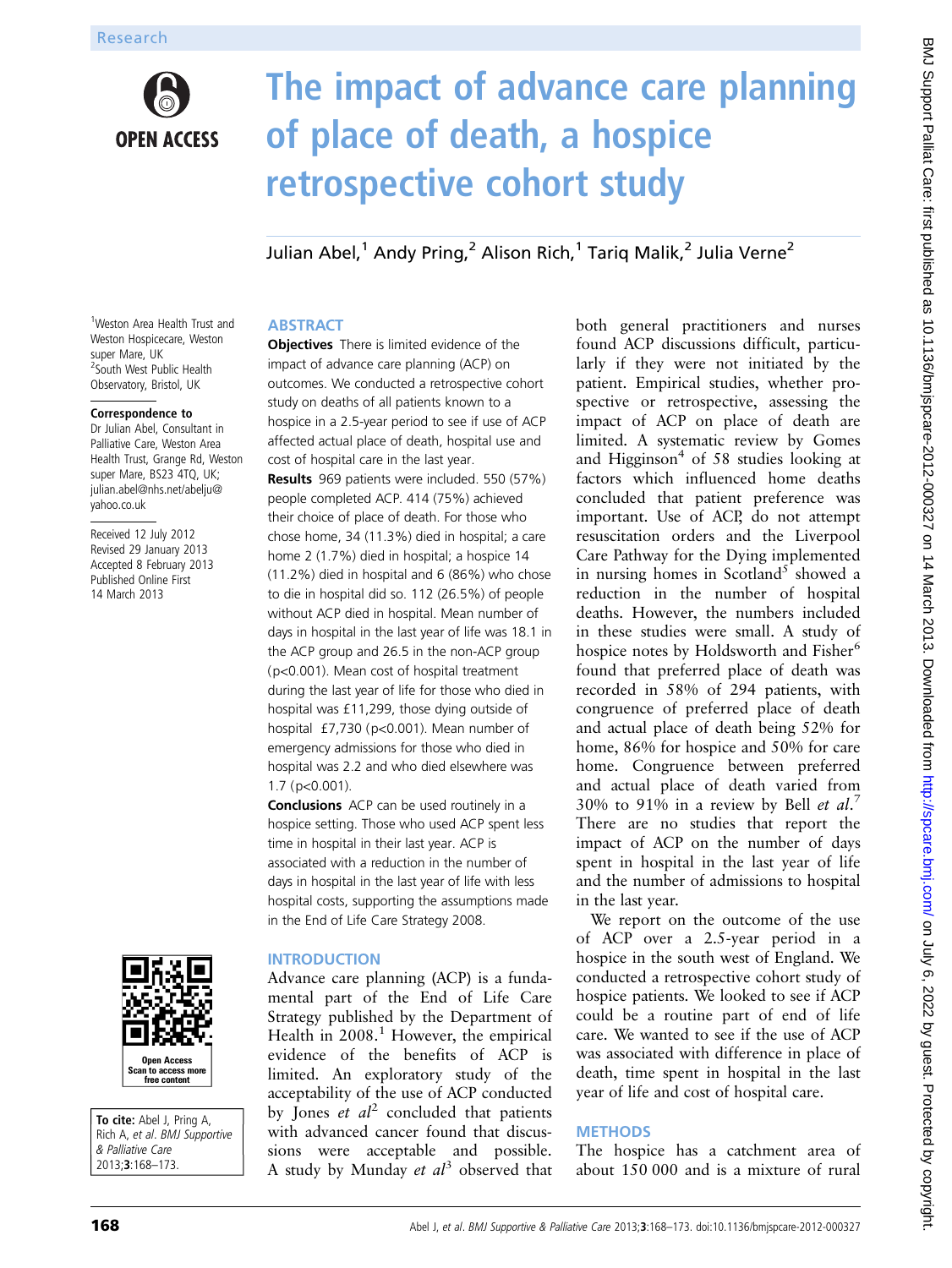countryside and towns. Approximately 700 patients are referred for specialist palliative care each year, which includes inpatient and outpatient services, visits from specialist palliative care community nurses at home and a day care centre. For the last 4 years, the hospice has been using a single document for  $ACP<sup>8</sup>$ 'Planning Ahead', which combines a modified version of the Preferred Priorities For Care document with a Putting Affairs In Order guide and an Advance Decision To Refuse Treatment document. 'The Planning Ahead' document was developed in response to requests from patients and their families to have a unified document for future care. It is part of the hospice assessment paperwork and is given out to patients and families at an appropriate time. Hospice practice has involved emphasising the use of ACP and 'Planning Ahead' has been accepted as the single unifying document across the local health community. The hospice uses an electronic patient record (EPR) for all clinical information, including recording the outcome of ACP discussions and actual place of death.

All the statistics were calculated using Stata 10.1 (Stata Corp 2009) using t tests (two-sided) to compare means. Logistic regression was done with the Logistic command in the Stata statistics package.

#### Study design

We conducted a retrospective observational cohort study of all patients who were known to the hospice who died between 01 January 2009 and 30 June 2011. All the patients had a life limiting disease and were referred to the hospice for specialist palliative care. The hospice uses an EPR for all clinical notes. Patient preferred place of death, actual place of death and reason for variance are recorded routinely. Use of ACP was defined by data entry in these fields. Although ACP is more complex than this, for the purpose of analysis, we used presence or absence of preferred place of death as a marker of whether ACP

discussions had taken place. The hospice community nurses remain in contact with the patient up until death and then with the carers into bereavement. In addition, the hospice nurses inform the hospital team of any admission to hospital of a hospice patient. Likewise, deaths and discharges are passed on to the community by the hospital palliative care team. Each death is discussed at our multidisciplinary meeting, so presence or absence of ACP expressed at any time is reviewed. In addition, each relative receives a contact from our specialist palliative care community nurses to review both death and bereavement. We are therefore confident that, for the cohort of patients in this study, we were able to say whether ACP had taken place or not. Place of death was defined as being in the patient's home, in a care home (either nursing or residential), in the hospice or in hospital (acute general hospital or community hospital). Absence of ACP was defined as the patient not having expressed a preferred place of death. Reason for variance was a free text entry. The Secondary User Services database was used to match patient identifying information to find the number of days in hospital each patient spent in the last year of life. This included both day case and inpatient stays. Day case hospital stays were included as chemotherapy is often given on the oncology day unit. The cost figures were actual costs adjusted for length of stay and complexity of care, as per national agreement.

All patient data used in this study were handled and processed in accordance with National Health Service (NHS) best practice and Caldicott recommendations. Although the Data Protection Act does not specifically apply to deceased patient records, any common law duty was adhered to.

## RESULTS

Descriptive characteristics for the cohort are shown in table 1. The initial cohort included 971 deaths. Two

|             | <b>Female</b> |                 |           | <b>Male</b>  |                 |           | <b>People</b> |                 |           |
|-------------|---------------|-----------------|-----------|--------------|-----------------|-----------|---------------|-----------------|-----------|
|             | <b>Count</b>  | <b>Mean age</b> | <b>SD</b> | <b>Count</b> | <b>Mean age</b> | <b>SD</b> | <b>Count</b>  | <b>Mean age</b> | <b>SD</b> |
| Cancer      |               |                 |           |              |                 |           |               |                 |           |
| ACP         | 223           | 74.9            | 13.0      | 250          | 75.0            | 11.4      | 473           | 74.9            | 12.2      |
| No ACP      | 174           | 73.7            | 12.9      | 192          | 73.8            | 12.0      | 366           | 73.7            | 12.4      |
| Total       | 397           | 74.3            | 12.9      | 442          | 74.4            | 11.6      | 839           | 74.4            | 12.3      |
| Non-cancer  |               |                 |           |              |                 |           |               |                 |           |
| ACP         | 36            | 81.8            | 10.1      | 38           | 73.7            | 9.5       | 74            | 77.6            | 10.5      |
| No ACP      | 35            | 80.2            | 11.1      | 21           | 80.2            | 9.4       | 56            | 80.2            | 10.4      |
| Total       | 71            | 81.0            | 10.5      | 59           | 76.0            | 9.9       | 130           | 78.7            | 10.5      |
| <b>ACP</b>  | 259           | 75.8            | 12.8      | 288          | 74.8            | 11.2      | 547           | 75.3            | 12.0      |
| No ACP      | 209           | 74.7            | 12.8      | 213          | 74.4            | 11.9      | 422           | 74.6            | 12.3      |
| Grand Total | 468           | 75.4            | 12.8      | 501          | 74.6            | 11.5      | 969           | 75.0            | 12.1      |

Table 1 Descriptive characteristics of cohort, comparing cancer and non-cancer diagnoses and presence or absence of ACP

ACP, advance care planning.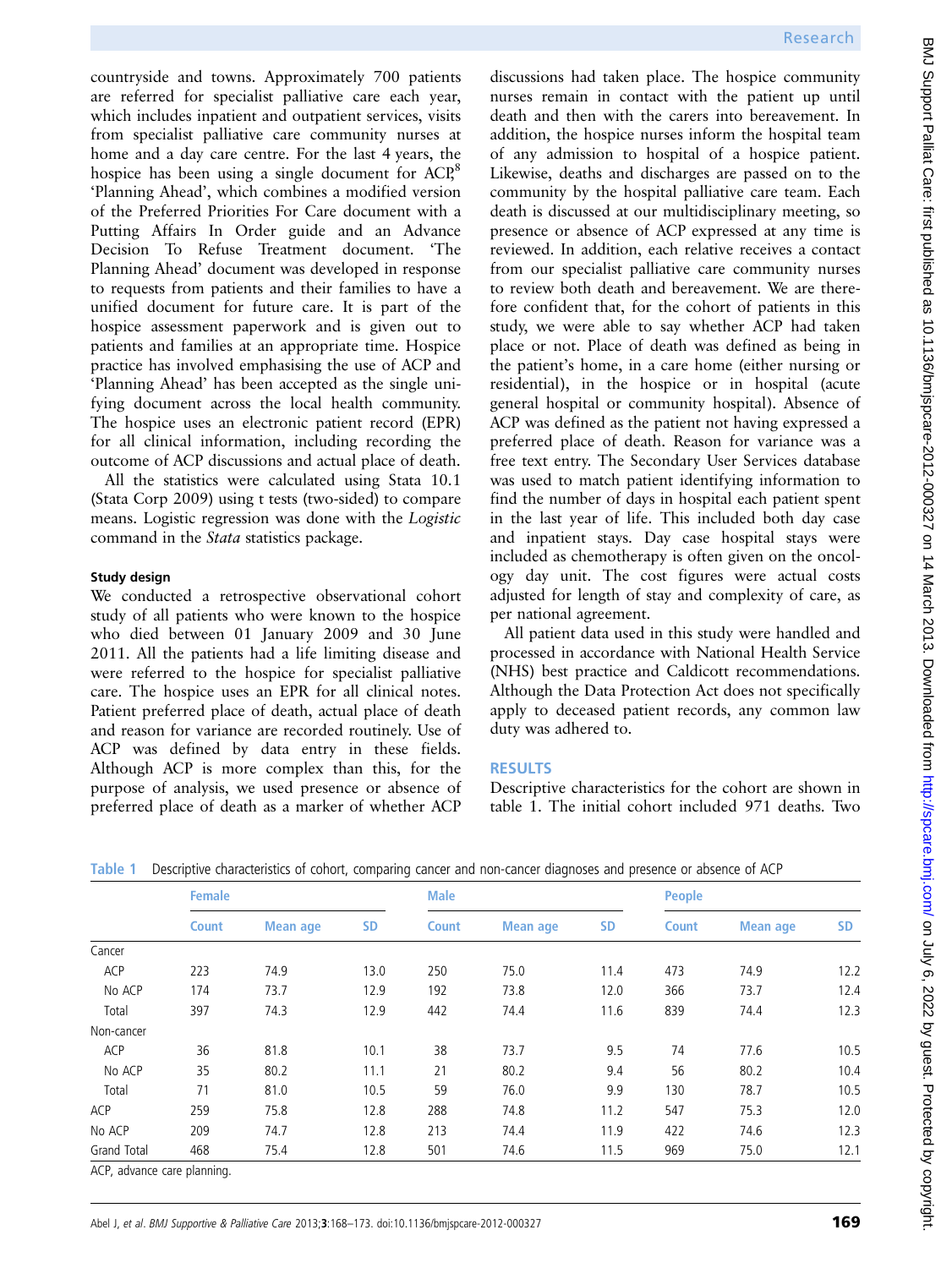were excluded as no actual place of death was recorded. When doing the analyses looking at the impact of ACP on place of death, 969 cases were used. To look at the impact of ACP on number of days in hospital and number of hospital admissions we had a truncated dataset. The following patients were excluded:

- ▸ 217: Non-residents who lived outside of Primary Care Trust catchment area (because admission data were not available)
- ▸ 85: Missing NHS number (link to hospital admissions not possible)
- ▶ 9: Recorded NHS number inconsistent with Cancer Register (SWPHO) and/or Primary Care Mortality Database (ONS)—(unsafe match with hospital admission data)
- $\triangleright$  2: Missing place of death.

The total exclusions were 313 leaving 656 for analysis.

#### MAIN RESULTS

There were 501 male subjects, average age 75.4, and 468 female subjects, average age 74.6. The mean age was 75 (range 27–105) years at date of death. A total of 839 (87%) patients had a cancer diagnosis and 130 (13%) a non-cancer diagnosis. Of the 969 patients, 309 (32%) died at home, 265 (27%) died in the hospice, 227 (23%) died in a care home and 168 (17%) died in hospital. In all, 549 (56%) of patients completed ACP, 422 (44%) did not. During the first 6 months of the study period, 42% of patients completed ACP. During the last 6 months, this had increased to 69%. This figure had steadily increased, when looked at in 6-month periods. The mean number of days between completion of ACP and death was 86 (range 0–555 days) with 40% of people having done ACP within 100 days before dying and 75% within 364 days. Overall, 55% of female subjects completed ACP and 57% of male subjects. Mean age of female subjects completing ACP was 75.8 years and non-ACP was 74.7 years. Mean age of male subjects who completed ACP was 74.8 years and non-ACP was 74.4 years. Impact of ACP on place of death is shown in figure 1.



Figure 1 Actual place of death proportion with and without preferred place of death. ppd, preferred place of death.

The overall percentage hospital death rate for patients who had completed ACP was 11% (table 2) Choice of preferred place of death is shown in figure 2. Table 3 compares choices for cancer and non cancer diagnoses. For those without ACP, this was 26%; p value<0.001.

In all, 50 (10%) of the cancer patients who did ACP died in hospital and 94 (26%) of the cancer patients without ACP died in hospital; p value<0.001.

Overall, 88% of people who had completed ACP had at least one emergency admission in the last year of life and 91% of people who had not done ACP had at least one emergency admission; p value 0.71.

For people who died in hospital, the mean number of days spent in hospital in the last year was 26.5 days. For people who did not die in hospital, the mean number of days in hospital in the last year was 20.5 days. The mean cost of hospital care in the last year of life for those who died in hospital was £11 298. The mean cost of hospital care for those who died outside of hospital was £7730, with a difference of £3569; p value of  $\leq 0.001$  (table 4).

The p value for the difference in the number of days in hospital for cancer patients (20.2 days) compared with non-cancer  $(30.6 \text{ days})$  was  $\lt 0.001$  (table 5).

## **DISCUSSION**

This study shows that it is possible to make ACP a routine part of care for hospice patients. During the first 6 months of the study period, 42% of patients had completed ACP. This had increased to 69% during the final 6 months and in the subsequent 6 months following the study had further increased to 77%. ACP has been seen as an integral part of the work of the whole hospice and effort has been made to make its use part of normal care. The proportional impact of ACP on place of death remained constant throughout the study. The use of an EPR has meant that it has been possible to monitor the use of ACP and the impact on place of death on a monthly basis. The use of the EPR has made data collection and analysis a lot more straightforward. The monthly audit of the EPR has meant that data completeness has been very high, with only two of 971 records not having place of death recorded.

The use of ACP was correlated with a significant impact on place of death, with 75% of patients dying in their place of choice. Hospital death rates for people who had completed ACP were 11%. Without ACP this was 26%. This latter figure is still low in comparison with national averages, where the hospital death rate for England is 54%.<sup>9</sup> This is likely to reflect in part the impact of specialist palliative care on place of death. Hospices have historically done well enabling patients to stay out of hospital even without ACP. The use of ACP helps further over and above the impact of specialist palliative care alone.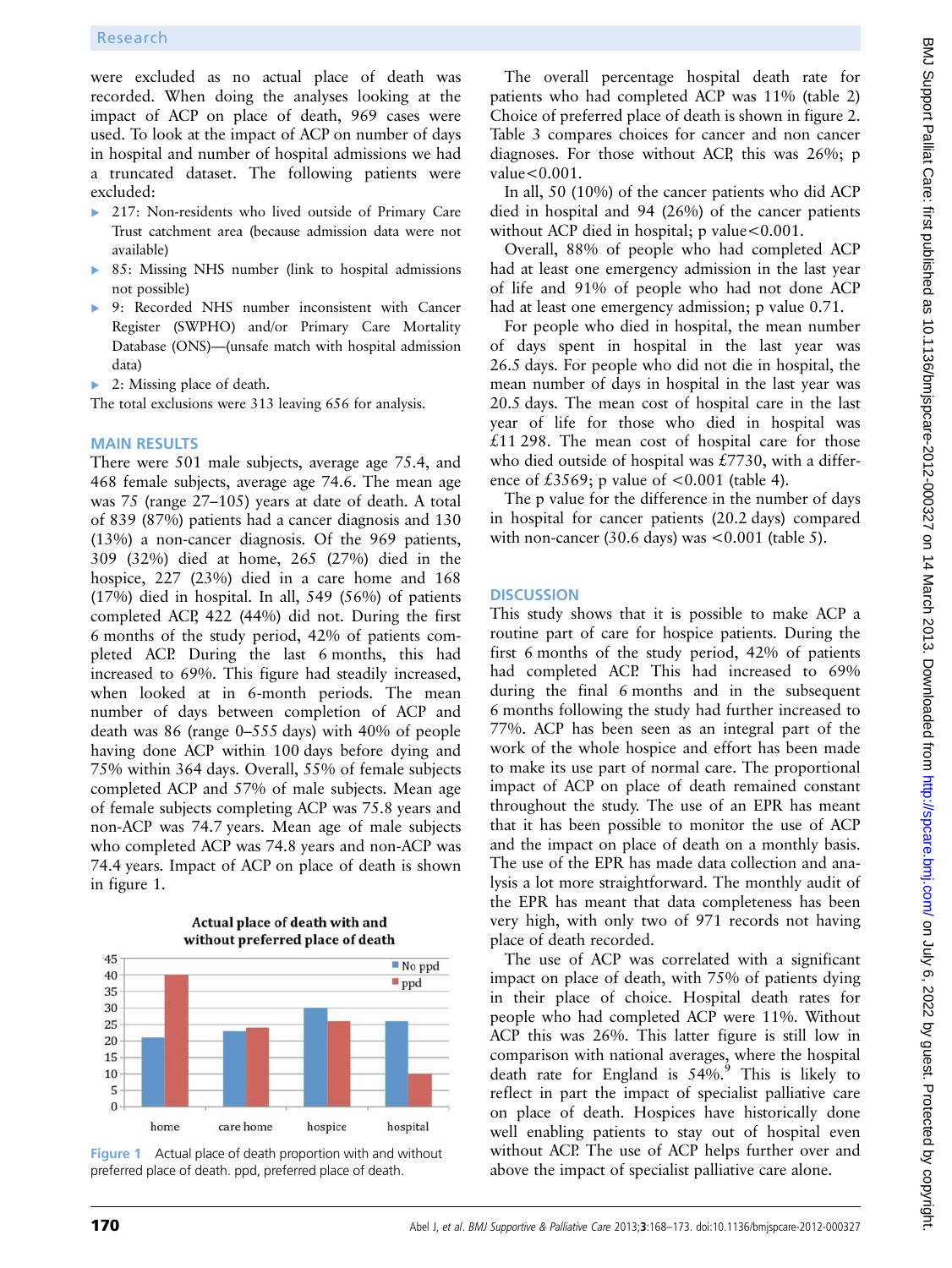|           | <b>Achieved preferred</b><br>place of death<br><b>Number</b> |     | <b>Percentage</b> | Number who<br>died in hospital | <b>Percentage who</b><br>died in hospital |  |  |
|-----------|--------------------------------------------------------------|-----|-------------------|--------------------------------|-------------------------------------------|--|--|
| Care home | 115                                                          | 110 | 96                |                                |                                           |  |  |
| Home      | 302                                                          | 204 | 68                | 34                             |                                           |  |  |
| Hospice   | 125                                                          | 93  | 74                | 21                             |                                           |  |  |
| Hospital  |                                                              |     | 86                |                                | 86                                        |  |  |
| Overall   | 549                                                          | 413 | 75                | 63                             |                                           |  |  |
|           |                                                              |     |                   |                                |                                           |  |  |

Table 2 Proportion of patients achieving their preferred place of death and percentage hospital deaths

In our study, this approach appears to be justified in both the cancer and non-cancer settings. Specialist palliative care has become increasingly involved in non-cancer terminal illnesses. In all, 59% of the noncancer patients used ACP. The overall hospital death rate in this group was 18%. It seems unlikely that the non-cancer group was representative of non-cancer terminal diagnoses in the population, as the numbers were relatively small. The majority of patients with non-cancer terminal diagnoses do not receive specialist palliative care. The referred group will have had particular needs that required the use of hospice services. Nevertheless, the results suggest that use of ACP is applicable in the non-cancer setting and this has a significant impact on place of death. What was notable was that none of the non-cancer patients chose to die in hospital.

Gomes and colleagues conducted an extensive study using telephone interviews to ask the general population about their preferences of place of death.10 In this study, depending on region, more than 60% of people would chose to die at home (range 60%–67%), 26%–32% would chose to die in a hospice, and the remaining would chose to die in a care home, hospital or elsewhere. In our study, which had 87% cancer patients, 55% chose to die at home, 23% chose the hospice, 21% chose a care home and 1% chose hospital. These latter figures are for patients who have a terminal illness and are making a decision about where they would like to die. Although there are some similarities in these figures, the differences are likely to be due to a combination of the reality of having a terminal illness as well as our study population all being known to the hospice.



Figure 2 Choice of preferred place of death by proportion (by percentage) of patients completing advance care planning.

The hospital death rate for cardiovascular cause of death for any mention on the death certificate for England is 60.5% and for respiratory disease is  $67.6\%$ <sup>11</sup> These results suggest that the more widespread use of ACP in the non-cancer setting could result in a shift of deaths from hospital into the community. In this study, only a small percentage of non-cancer patients chose to die in the hospice. It is hard to know if this result is generalisable. It has meant that the hospice has not been overwhelmed by large numbers of noncancer patients wanting to die on the inpatient unit.

The mean number of days spent in hospital in the last year of life for those patients who had completed ACP was 8.3 days less than those who had not. The overall cost of hospital admissions in the last year was £3569 less for those people who died outside of hospital. Both of these figures had highly significant p values. It seems likely that this figure is an underestimate of changes that would result in ACP being used more widely. The hospital death rate in the non-ACP group was 26%. The hospice is effective at reducing hospital death rates even when ACP has not been done. The national average is 54%.

The mean number of admissions in the last year was 5.4 in the ACP group and 6.1 in the non-ACP group. This latter figure did not have a significant p value. The mean number of emergency admissions in the group of people who died in hospital was significantly higher than those who died outside of hospital, although the total number of admissions in ACP verses non-ACP group was not significant. This may indicate that the final admission was an emergency one and could potentially be avoided.

Table 3 Proportion of choices for preferred place of death for cancer and non-cancer patients

| <b>PPD</b> | Cancer % (numbers) | Non-cancer % (numbers) |  |  |
|------------|--------------------|------------------------|--|--|
| Home       | 53 (253)           | 67 (49)                |  |  |
| Care home  | 20(97)             | 27(20)                 |  |  |
| Hospice    | 26 (123)           | 6(4)                   |  |  |
| Hospital   | 1(7)               | O                      |  |  |

A total of 8 (11%) patients with a non-cancer diagnosis who had completed ACP died in hospital. Of those who did not complete ACP, 16 (29%) died in hospital (p value 0.14).

ACP, advance care planning; PPD, preferred place of death.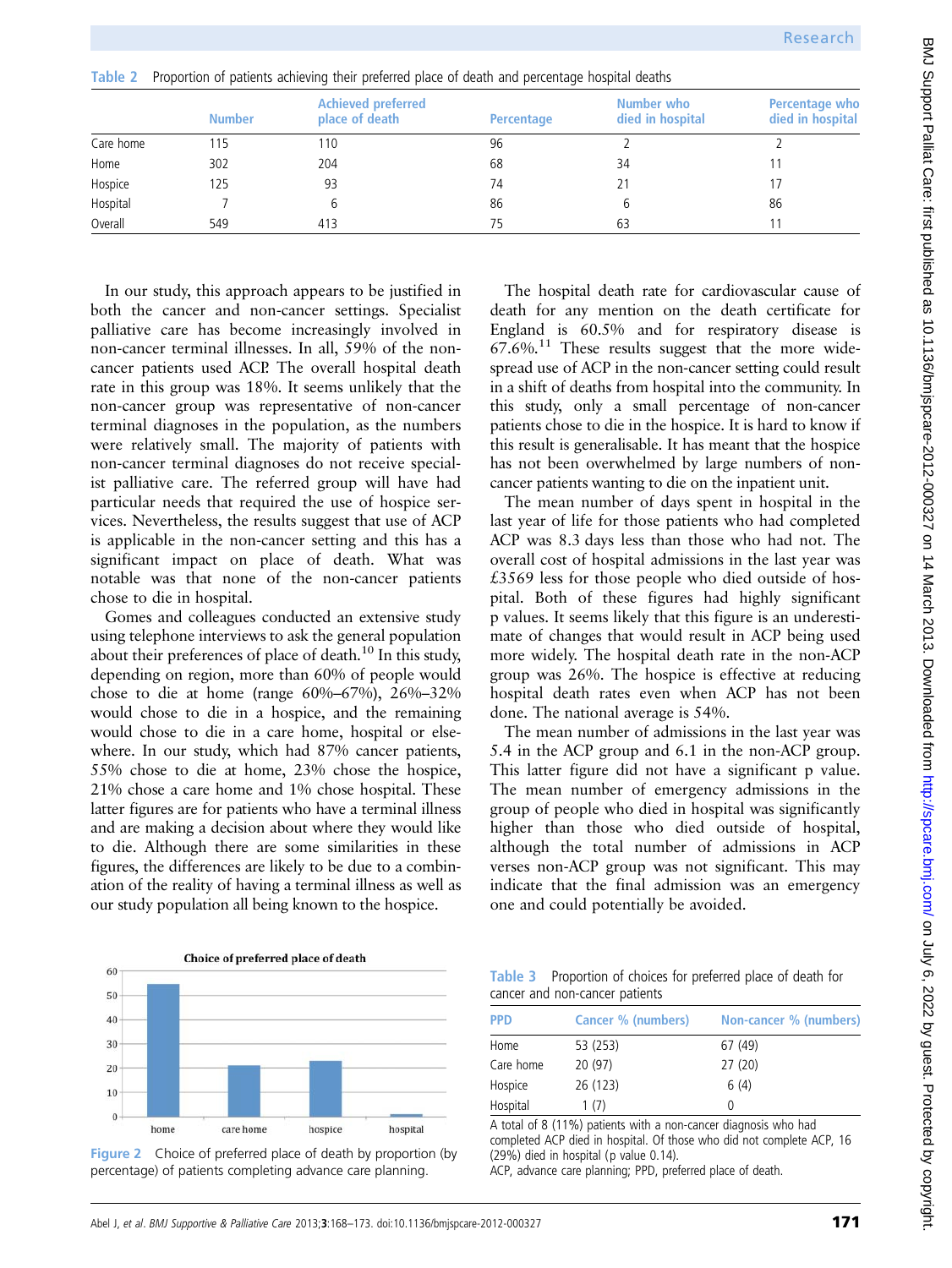Table 4 Death in hospital compared with death elsewhere (95% CI)

|                          |     | People Mean stay                               | Mean number of<br>admissions, all<br>people | Mean number of<br>emergency admissions,<br>all people | Mean cost of all<br>admissions, all people (£) |
|--------------------------|-----|------------------------------------------------|---------------------------------------------|-------------------------------------------------------|------------------------------------------------|
| Death in hospital        | 108 | 26.5 (20.8 to 32.2) 6.4 (4.9 to 7.9)           |                                             | $2.2$ (1.9 to 2.5)                                    | 11 299 (9161 to 13 436)                        |
| Death elsewhere          | 556 | 20.6 (18.5 to 22.7) 4.7 (4.3 to 5.4)           |                                             | $1.6$ (1.4 to 1.7)                                    | 7730 (7079 to 8381)                            |
| Total                    | 664 | $21.5(19.6 \text{ to } 23.5)$ 5.1 (4.5 to 5.6) |                                             | $1.7(1.5 \text{ to } 1.8)$                            | 8310 (7659 to 8962)                            |
| t Test two-sided p value |     | 0.03                                           | 0.03                                        | < 0.001                                               | < 0.001                                        |

A previous paper in our locality<sup>12</sup> showed the mean cost of the final admission to be £3093 in 2006. The mean difference in costs in the last year of life is larger than this figure and suggests that potential reinvestment and savings opportunities exist based on the results from this study. Estimation of hospital costs is complicated by whether or not there was a difference in the use of chemotherapy in the ACP group compared with the non-ACP group. Similar numbers of hospital admissions, including day case, suggest that both ACP and non-ACP patients had similar amounts of chemotherapy. The oncology and palliative care services in our locality work closely together and shared care of patients is common as their disease progresses. This may indicate that decision making about the use of chemotherapy has already been optimised to reflect end of life care. Irrespective of ACP, death in hospital increased significantly the number of days spent in hospital in the last year of life, with increased mean costs of £11 299 compared with £7730 for death outside of hospital.

The impact of the use of ACP on length of life is unknown. A study of lung cancer in the  $USA^{13}$  showed that those who accessed specialist palliative care lived longer and used less chemotherapy than those who did not. Chemotherapy use in the UK may well be different from that in the USA. The mean cost of admissions in the last year of life was £8310. This is slightly higher than the study published by Bardsley and coworkers,  $14$ in which the mean hospital inpatient cost in the last year of life in the three sites studied was  $£6231$ , when taking into account day case costs. The number of days spent in hospital in the last year in the same study was 30 days, which differs considerably from our result of

21.5 days. These differences are likely to reflect that the current study was mainly of cancer patients.

Although the number of patients in this study was large in comparison with previous studies, the use of a retrospective cohort design means that we were able to look at associations rather than elucidate causative relationships. A prospective randomised study is needed to be able to determine the relationships of ACP use, place of death and cost with more certainty. The study was able to demonstrate associations among use of ACP, reduced total days spent in hospital in the last year and reduced hospital costs for those people who died outside of hospital.

Use of ACP is an integral part of the End of Life Care Strategy.<sup>1</sup> If we are going to offer choices about place of death to people with terminal diagnoses, we need to be able to identify them and have the discussion around ACP with sufficient time. In all, 75% of patients who did ACP stated their wishes within the last year of life, with a mean value of expressing preferred place of death 86 days before dying. This means that hospice staff manage to identify and complete ACP discussions on average 3 months before people die. Prediction of prognosis is notoriously difficult. It may be that the advent of ACP discussions is a marker for terminal decline.

#### **CONCLUSIONS**

The assumptions made in the End of Life Care Strategy 2008 that more people when asked would choose to die outside of hospital, and that it is possible to look after people successfully in their place of choice, are strengthened by the results from this paper, particularly for patients with cancer. It remains

Table 5 Impact of ACP on mean number of days in hospital in the last year of life, number of admissions and costs of emergency admissions in the last year of life (95%CI)

|                          |     | Mean stay for all<br>those with an<br>People admission | Mean stay for those<br>with or without an<br>admission | <b>Mean number</b><br>of admissions | Mean number of<br>emergency<br>admissions | Mean cost of<br>emergency<br>admissions (£) |
|--------------------------|-----|--------------------------------------------------------|--------------------------------------------------------|-------------------------------------|-------------------------------------------|---------------------------------------------|
| ACP                      | 389 | 20.7 (18.4 to 23.0)                                    | 18.1 (16.0 to 20.2)                                    | 4.8 $(4.2 \text{ to } 5.4)$         | $1.61(1.4 \text{ to } 1.8)$               | 5260.4 (4586 to 5934)                       |
| No ACP                   | 275 | 28.9 (25.1 to 32.8)                                    | 26.4 (22.8 to 30.0)                                    | 5.5 $(4.5 \text{ to } 6.4)$         | $1.75(1.6 \text{ to } 1.9)$               | 5690.9 (4984 to 6398)                       |
| Total                    | 664 | 24.2 (22.0 to 26.3)                                    | 21.5 (19.6 to 23.5)                                    | 5.1 $(4.5 \text{ to } 5.6)$         | 1.66 $(1.5 \text{ to } 1.8)$              | 5438.8 (4948 to 5929)                       |
| t Test two-sided p value |     | < 0.001                                                | < 0.001                                                | 0.2                                 | 0.3                                       | 0.4                                         |

p Value compares ACP with non-ACP.

Multivariate analysis investigating factors affecting the likelihood of death in hospital suggests that ACP is a significant factor. People who have had ACP reduce the odds of dying in hospital nearly 70% lower than people who do not. Gender, age or cause of death did not have a significant effect. ACP, advance care planning.